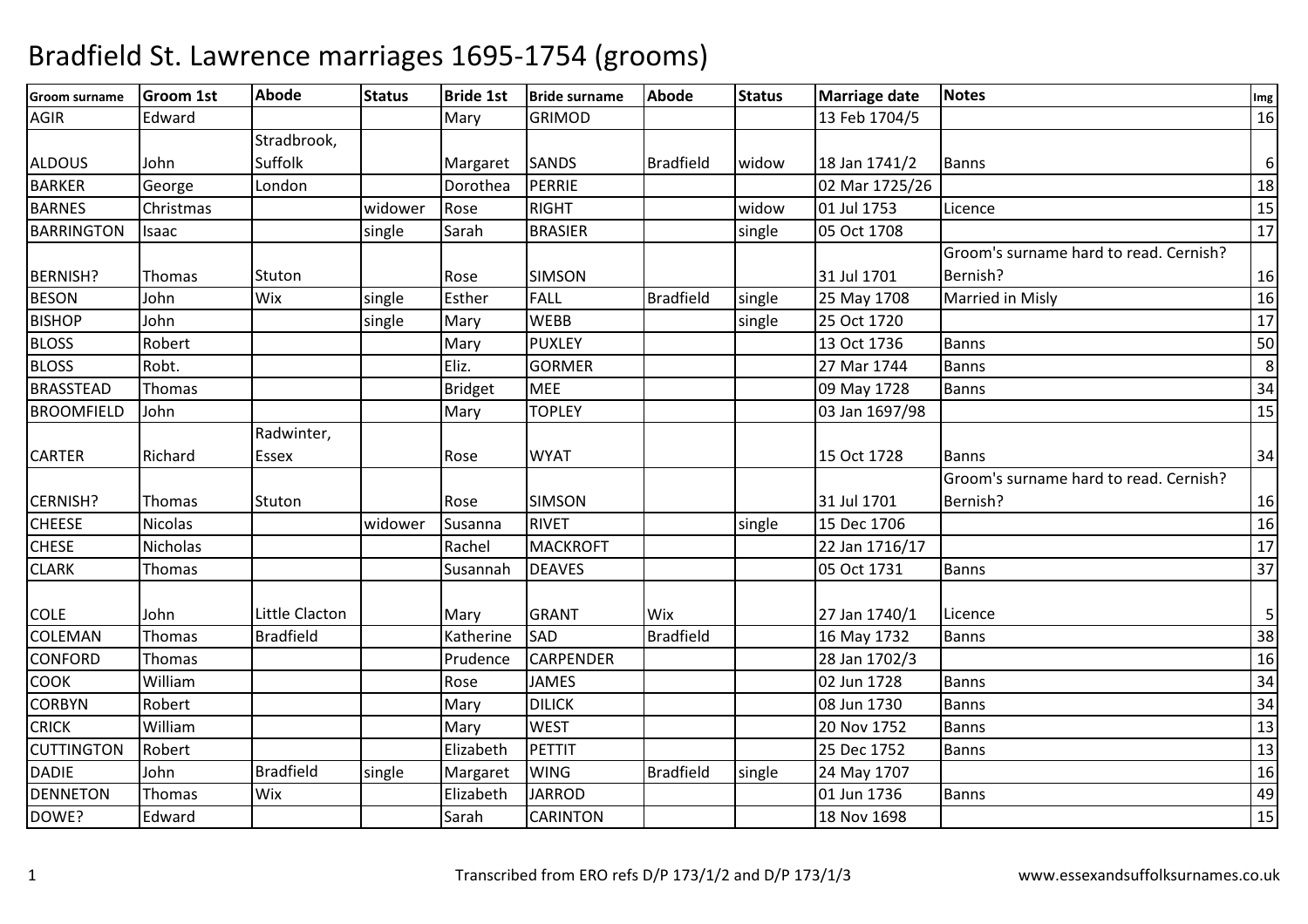| 53<br>widow<br>John<br><b>SMITH</b><br>03 Oct 1737<br><b>Banns</b><br>Anne<br>$\overline{17}$<br><b>HAYWARD</b><br>Edward<br>28 May 1717<br>widower<br>Esther<br><b>CUDDON</b><br>16<br>Thomas<br>Susan<br>29 Dec 1702<br>15<br><b>WALBE</b><br>19 May 1696<br>Thomas<br>Hannah<br>15<br><b>BUTCHER</b><br>Simon<br>25 Jun 1696<br>Elizabeth<br>$\overline{15}$<br><b>EASTEAD</b><br>29 Jun 1699<br>Simon<br>Mary<br>17<br><b>Bradfield</b><br>Elizabeth<br><b>SAIRE</b><br><b>Bradfield</b><br>25 Jul 1709<br>Simon<br>widower<br>single<br>At Misly, but not in register there<br>$\overline{17}$<br><b>MERCHANT</b><br>01 Nov 1709<br><b>Banns</b><br>Samuel<br>single<br>Mary<br>single<br>17<br>Joseph<br>single<br>Elizabeth<br><b>ELLIES</b><br>widow<br>22 Nov 1709<br><b>Banns</b><br>15<br><b>COWERS</b><br>William<br>Elizabeth<br>30 Apr 1696<br>Lawford<br>53<br>William<br><b>AGER</b><br><b>Banns</b><br>Mary<br>10 Oct 1737<br>Walton,<br>Suffolk<br><b>SCOT</b><br>50<br>Daniel<br>Abigail<br>19 Nov 1736<br>Licence<br>John<br>48<br>Rose<br><b>BULLING</b><br>30 Jan 1735/36<br><b>Banns</b><br><b>GISOP</b><br>Richard<br><b>CLARK</b><br>09 Feb 1702/3<br>16<br>Ramsey<br>Sarah<br><b>KING</b><br>$\overline{3}$<br>16 Nov 1738<br>Thomas<br>Elizabeth<br><b>Banns</b><br>Crome,<br>Abraham<br>Suffolk<br><b>WOOD</b><br><b>Bradfield</b><br>23 Nov 1731<br>37<br>Susannah<br><b>Banns</b><br>17<br>22 Dec 1720<br>Samuel<br><b>WYATT</b><br>single<br>Susanna<br>single<br>37<br>John<br><b>BARRINGTON</b><br>Manningtree<br>Sarah<br>07 Sep 1731<br>Banns<br>North<br>Glemhem,<br>Suffolk<br>Edward<br><b>WEST</b><br>03 Apr 1738<br>Sarah<br><b>Banns</b><br>54<br>15<br>Elizabeth<br><b>EVERETT</b><br>07 May 1696<br>Lewis<br>17<br>Robert<br><b>STRANGE</b><br>07 Jan 1712/13<br>Anne<br>Robert<br>Sarah<br><b>GILDERSLEEVE</b><br>16 Nov 1704<br>16<br>17<br>COWMAN<br>11 Oct 1715<br>Abigail<br>James<br>17<br><b>Bradfield</b><br><b>WEST</b><br><b>Bradfield</b><br><b>HAWS</b><br><b>Thomas</b><br>single<br>Mary<br>single<br>16 May 1710<br>At Misly by Banns<br>17<br>Richard<br>Wix<br>widower<br><b>HAYTON</b><br><b>Bradfield</b><br>17 Nov 1714<br>Anne<br>widow<br>17<br><b>MARTEN</b><br>20 Jul 1720<br>John<br>single<br>Mary<br>single<br><b>Bradfield</b><br>43<br><b>GILBURD</b><br>Mistley<br>15 Nov 1734<br>Banns<br>Daniel<br>Mary<br>44<br><b>JESUP</b><br><b>Bradfield</b><br><b>Banns</b><br>Tthorpe<br>Elizabeth<br>26 Dec 1734<br>Francis | <b>Groom surname</b> | <b>Groom 1st</b> | <b>Abode</b> | <b>Status</b> | <b>Bride 1st</b> | <b>Bride surname</b> | <b>Abode</b> | <b>Status</b> | Marriage date | <b>Notes</b> | Img |
|------------------------------------------------------------------------------------------------------------------------------------------------------------------------------------------------------------------------------------------------------------------------------------------------------------------------------------------------------------------------------------------------------------------------------------------------------------------------------------------------------------------------------------------------------------------------------------------------------------------------------------------------------------------------------------------------------------------------------------------------------------------------------------------------------------------------------------------------------------------------------------------------------------------------------------------------------------------------------------------------------------------------------------------------------------------------------------------------------------------------------------------------------------------------------------------------------------------------------------------------------------------------------------------------------------------------------------------------------------------------------------------------------------------------------------------------------------------------------------------------------------------------------------------------------------------------------------------------------------------------------------------------------------------------------------------------------------------------------------------------------------------------------------------------------------------------------------------------------------------------------------------------------------------------------------------------------------------------------------------------------------------------------------------------------------------------------------------------------------------------------------------------------------------------------------------------------------------------------------------------------------------------------------------------------------------------------------------------------------------------------------------------------------------------------------------------------------------------------------------------|----------------------|------------------|--------------|---------------|------------------|----------------------|--------------|---------------|---------------|--------------|-----|
|                                                                                                                                                                                                                                                                                                                                                                                                                                                                                                                                                                                                                                                                                                                                                                                                                                                                                                                                                                                                                                                                                                                                                                                                                                                                                                                                                                                                                                                                                                                                                                                                                                                                                                                                                                                                                                                                                                                                                                                                                                                                                                                                                                                                                                                                                                                                                                                                                                                                                                | <b>DRIVER</b>        |                  |              |               |                  |                      |              |               |               |              |     |
|                                                                                                                                                                                                                                                                                                                                                                                                                                                                                                                                                                                                                                                                                                                                                                                                                                                                                                                                                                                                                                                                                                                                                                                                                                                                                                                                                                                                                                                                                                                                                                                                                                                                                                                                                                                                                                                                                                                                                                                                                                                                                                                                                                                                                                                                                                                                                                                                                                                                                                | <b>EDGER</b>         |                  |              |               |                  |                      |              |               |               |              |     |
|                                                                                                                                                                                                                                                                                                                                                                                                                                                                                                                                                                                                                                                                                                                                                                                                                                                                                                                                                                                                                                                                                                                                                                                                                                                                                                                                                                                                                                                                                                                                                                                                                                                                                                                                                                                                                                                                                                                                                                                                                                                                                                                                                                                                                                                                                                                                                                                                                                                                                                | <b>EVERETT</b>       |                  |              |               |                  |                      |              |               |               |              |     |
|                                                                                                                                                                                                                                                                                                                                                                                                                                                                                                                                                                                                                                                                                                                                                                                                                                                                                                                                                                                                                                                                                                                                                                                                                                                                                                                                                                                                                                                                                                                                                                                                                                                                                                                                                                                                                                                                                                                                                                                                                                                                                                                                                                                                                                                                                                                                                                                                                                                                                                | <b>FARINGTON</b>     |                  |              |               |                  |                      |              |               |               |              |     |
|                                                                                                                                                                                                                                                                                                                                                                                                                                                                                                                                                                                                                                                                                                                                                                                                                                                                                                                                                                                                                                                                                                                                                                                                                                                                                                                                                                                                                                                                                                                                                                                                                                                                                                                                                                                                                                                                                                                                                                                                                                                                                                                                                                                                                                                                                                                                                                                                                                                                                                | <b>FLOWER</b>        |                  |              |               |                  |                      |              |               |               |              |     |
|                                                                                                                                                                                                                                                                                                                                                                                                                                                                                                                                                                                                                                                                                                                                                                                                                                                                                                                                                                                                                                                                                                                                                                                                                                                                                                                                                                                                                                                                                                                                                                                                                                                                                                                                                                                                                                                                                                                                                                                                                                                                                                                                                                                                                                                                                                                                                                                                                                                                                                | <b>FLOWER</b>        |                  |              |               |                  |                      |              |               |               |              |     |
|                                                                                                                                                                                                                                                                                                                                                                                                                                                                                                                                                                                                                                                                                                                                                                                                                                                                                                                                                                                                                                                                                                                                                                                                                                                                                                                                                                                                                                                                                                                                                                                                                                                                                                                                                                                                                                                                                                                                                                                                                                                                                                                                                                                                                                                                                                                                                                                                                                                                                                | <b>FLOWRE</b>        |                  |              |               |                  |                      |              |               |               |              |     |
|                                                                                                                                                                                                                                                                                                                                                                                                                                                                                                                                                                                                                                                                                                                                                                                                                                                                                                                                                                                                                                                                                                                                                                                                                                                                                                                                                                                                                                                                                                                                                                                                                                                                                                                                                                                                                                                                                                                                                                                                                                                                                                                                                                                                                                                                                                                                                                                                                                                                                                | <b>FOORD</b>         |                  |              |               |                  |                      |              |               |               |              |     |
|                                                                                                                                                                                                                                                                                                                                                                                                                                                                                                                                                                                                                                                                                                                                                                                                                                                                                                                                                                                                                                                                                                                                                                                                                                                                                                                                                                                                                                                                                                                                                                                                                                                                                                                                                                                                                                                                                                                                                                                                                                                                                                                                                                                                                                                                                                                                                                                                                                                                                                | FOORDHAM             |                  |              |               |                  |                      |              |               |               |              |     |
|                                                                                                                                                                                                                                                                                                                                                                                                                                                                                                                                                                                                                                                                                                                                                                                                                                                                                                                                                                                                                                                                                                                                                                                                                                                                                                                                                                                                                                                                                                                                                                                                                                                                                                                                                                                                                                                                                                                                                                                                                                                                                                                                                                                                                                                                                                                                                                                                                                                                                                | <b>FORD</b>          |                  |              |               |                  |                      |              |               |               |              |     |
|                                                                                                                                                                                                                                                                                                                                                                                                                                                                                                                                                                                                                                                                                                                                                                                                                                                                                                                                                                                                                                                                                                                                                                                                                                                                                                                                                                                                                                                                                                                                                                                                                                                                                                                                                                                                                                                                                                                                                                                                                                                                                                                                                                                                                                                                                                                                                                                                                                                                                                | <b>FRANCIS</b>       |                  |              |               |                  |                      |              |               |               |              |     |
|                                                                                                                                                                                                                                                                                                                                                                                                                                                                                                                                                                                                                                                                                                                                                                                                                                                                                                                                                                                                                                                                                                                                                                                                                                                                                                                                                                                                                                                                                                                                                                                                                                                                                                                                                                                                                                                                                                                                                                                                                                                                                                                                                                                                                                                                                                                                                                                                                                                                                                |                      |                  |              |               |                  |                      |              |               |               |              |     |
|                                                                                                                                                                                                                                                                                                                                                                                                                                                                                                                                                                                                                                                                                                                                                                                                                                                                                                                                                                                                                                                                                                                                                                                                                                                                                                                                                                                                                                                                                                                                                                                                                                                                                                                                                                                                                                                                                                                                                                                                                                                                                                                                                                                                                                                                                                                                                                                                                                                                                                | <b>GARDINER</b>      |                  |              |               |                  |                      |              |               |               |              |     |
|                                                                                                                                                                                                                                                                                                                                                                                                                                                                                                                                                                                                                                                                                                                                                                                                                                                                                                                                                                                                                                                                                                                                                                                                                                                                                                                                                                                                                                                                                                                                                                                                                                                                                                                                                                                                                                                                                                                                                                                                                                                                                                                                                                                                                                                                                                                                                                                                                                                                                                | <b>GILES</b>         |                  |              |               |                  |                      |              |               |               |              |     |
|                                                                                                                                                                                                                                                                                                                                                                                                                                                                                                                                                                                                                                                                                                                                                                                                                                                                                                                                                                                                                                                                                                                                                                                                                                                                                                                                                                                                                                                                                                                                                                                                                                                                                                                                                                                                                                                                                                                                                                                                                                                                                                                                                                                                                                                                                                                                                                                                                                                                                                |                      |                  |              |               |                  |                      |              |               |               |              |     |
|                                                                                                                                                                                                                                                                                                                                                                                                                                                                                                                                                                                                                                                                                                                                                                                                                                                                                                                                                                                                                                                                                                                                                                                                                                                                                                                                                                                                                                                                                                                                                                                                                                                                                                                                                                                                                                                                                                                                                                                                                                                                                                                                                                                                                                                                                                                                                                                                                                                                                                | GOSS                 |                  |              |               |                  |                      |              |               |               |              |     |
|                                                                                                                                                                                                                                                                                                                                                                                                                                                                                                                                                                                                                                                                                                                                                                                                                                                                                                                                                                                                                                                                                                                                                                                                                                                                                                                                                                                                                                                                                                                                                                                                                                                                                                                                                                                                                                                                                                                                                                                                                                                                                                                                                                                                                                                                                                                                                                                                                                                                                                |                      |                  |              |               |                  |                      |              |               |               |              |     |
|                                                                                                                                                                                                                                                                                                                                                                                                                                                                                                                                                                                                                                                                                                                                                                                                                                                                                                                                                                                                                                                                                                                                                                                                                                                                                                                                                                                                                                                                                                                                                                                                                                                                                                                                                                                                                                                                                                                                                                                                                                                                                                                                                                                                                                                                                                                                                                                                                                                                                                | <b>GREEN</b>         |                  |              |               |                  |                      |              |               |               |              |     |
|                                                                                                                                                                                                                                                                                                                                                                                                                                                                                                                                                                                                                                                                                                                                                                                                                                                                                                                                                                                                                                                                                                                                                                                                                                                                                                                                                                                                                                                                                                                                                                                                                                                                                                                                                                                                                                                                                                                                                                                                                                                                                                                                                                                                                                                                                                                                                                                                                                                                                                | GRIMARD              |                  |              |               |                  |                      |              |               |               |              |     |
|                                                                                                                                                                                                                                                                                                                                                                                                                                                                                                                                                                                                                                                                                                                                                                                                                                                                                                                                                                                                                                                                                                                                                                                                                                                                                                                                                                                                                                                                                                                                                                                                                                                                                                                                                                                                                                                                                                                                                                                                                                                                                                                                                                                                                                                                                                                                                                                                                                                                                                | HAM                  |                  |              |               |                  |                      |              |               |               |              |     |
|                                                                                                                                                                                                                                                                                                                                                                                                                                                                                                                                                                                                                                                                                                                                                                                                                                                                                                                                                                                                                                                                                                                                                                                                                                                                                                                                                                                                                                                                                                                                                                                                                                                                                                                                                                                                                                                                                                                                                                                                                                                                                                                                                                                                                                                                                                                                                                                                                                                                                                |                      |                  |              |               |                  |                      |              |               |               |              |     |
|                                                                                                                                                                                                                                                                                                                                                                                                                                                                                                                                                                                                                                                                                                                                                                                                                                                                                                                                                                                                                                                                                                                                                                                                                                                                                                                                                                                                                                                                                                                                                                                                                                                                                                                                                                                                                                                                                                                                                                                                                                                                                                                                                                                                                                                                                                                                                                                                                                                                                                |                      |                  |              |               |                  |                      |              |               |               |              |     |
|                                                                                                                                                                                                                                                                                                                                                                                                                                                                                                                                                                                                                                                                                                                                                                                                                                                                                                                                                                                                                                                                                                                                                                                                                                                                                                                                                                                                                                                                                                                                                                                                                                                                                                                                                                                                                                                                                                                                                                                                                                                                                                                                                                                                                                                                                                                                                                                                                                                                                                | <b>HANBY</b>         |                  |              |               |                  |                      |              |               |               |              |     |
|                                                                                                                                                                                                                                                                                                                                                                                                                                                                                                                                                                                                                                                                                                                                                                                                                                                                                                                                                                                                                                                                                                                                                                                                                                                                                                                                                                                                                                                                                                                                                                                                                                                                                                                                                                                                                                                                                                                                                                                                                                                                                                                                                                                                                                                                                                                                                                                                                                                                                                | <b>HARISON</b>       |                  |              |               |                  |                      |              |               |               |              |     |
|                                                                                                                                                                                                                                                                                                                                                                                                                                                                                                                                                                                                                                                                                                                                                                                                                                                                                                                                                                                                                                                                                                                                                                                                                                                                                                                                                                                                                                                                                                                                                                                                                                                                                                                                                                                                                                                                                                                                                                                                                                                                                                                                                                                                                                                                                                                                                                                                                                                                                                | <b>HATEN</b>         |                  |              |               |                  |                      |              |               |               |              |     |
|                                                                                                                                                                                                                                                                                                                                                                                                                                                                                                                                                                                                                                                                                                                                                                                                                                                                                                                                                                                                                                                                                                                                                                                                                                                                                                                                                                                                                                                                                                                                                                                                                                                                                                                                                                                                                                                                                                                                                                                                                                                                                                                                                                                                                                                                                                                                                                                                                                                                                                | <b>HATON</b>         |                  |              |               |                  |                      |              |               |               |              |     |
|                                                                                                                                                                                                                                                                                                                                                                                                                                                                                                                                                                                                                                                                                                                                                                                                                                                                                                                                                                                                                                                                                                                                                                                                                                                                                                                                                                                                                                                                                                                                                                                                                                                                                                                                                                                                                                                                                                                                                                                                                                                                                                                                                                                                                                                                                                                                                                                                                                                                                                | <b>HAWES</b>         |                  |              |               |                  |                      |              |               |               |              |     |
|                                                                                                                                                                                                                                                                                                                                                                                                                                                                                                                                                                                                                                                                                                                                                                                                                                                                                                                                                                                                                                                                                                                                                                                                                                                                                                                                                                                                                                                                                                                                                                                                                                                                                                                                                                                                                                                                                                                                                                                                                                                                                                                                                                                                                                                                                                                                                                                                                                                                                                |                      |                  |              |               |                  |                      |              |               |               |              |     |
|                                                                                                                                                                                                                                                                                                                                                                                                                                                                                                                                                                                                                                                                                                                                                                                                                                                                                                                                                                                                                                                                                                                                                                                                                                                                                                                                                                                                                                                                                                                                                                                                                                                                                                                                                                                                                                                                                                                                                                                                                                                                                                                                                                                                                                                                                                                                                                                                                                                                                                | <b>HAYTON</b>        |                  |              |               |                  |                      |              |               |               |              |     |
|                                                                                                                                                                                                                                                                                                                                                                                                                                                                                                                                                                                                                                                                                                                                                                                                                                                                                                                                                                                                                                                                                                                                                                                                                                                                                                                                                                                                                                                                                                                                                                                                                                                                                                                                                                                                                                                                                                                                                                                                                                                                                                                                                                                                                                                                                                                                                                                                                                                                                                | <b>HAYWARD</b>       |                  |              |               |                  |                      |              |               |               |              |     |
|                                                                                                                                                                                                                                                                                                                                                                                                                                                                                                                                                                                                                                                                                                                                                                                                                                                                                                                                                                                                                                                                                                                                                                                                                                                                                                                                                                                                                                                                                                                                                                                                                                                                                                                                                                                                                                                                                                                                                                                                                                                                                                                                                                                                                                                                                                                                                                                                                                                                                                | <b>HAYWARD</b>       |                  |              |               |                  |                      |              |               |               |              |     |
|                                                                                                                                                                                                                                                                                                                                                                                                                                                                                                                                                                                                                                                                                                                                                                                                                                                                                                                                                                                                                                                                                                                                                                                                                                                                                                                                                                                                                                                                                                                                                                                                                                                                                                                                                                                                                                                                                                                                                                                                                                                                                                                                                                                                                                                                                                                                                                                                                                                                                                | <b>HEWKE</b>         |                  |              |               |                  |                      |              |               |               |              |     |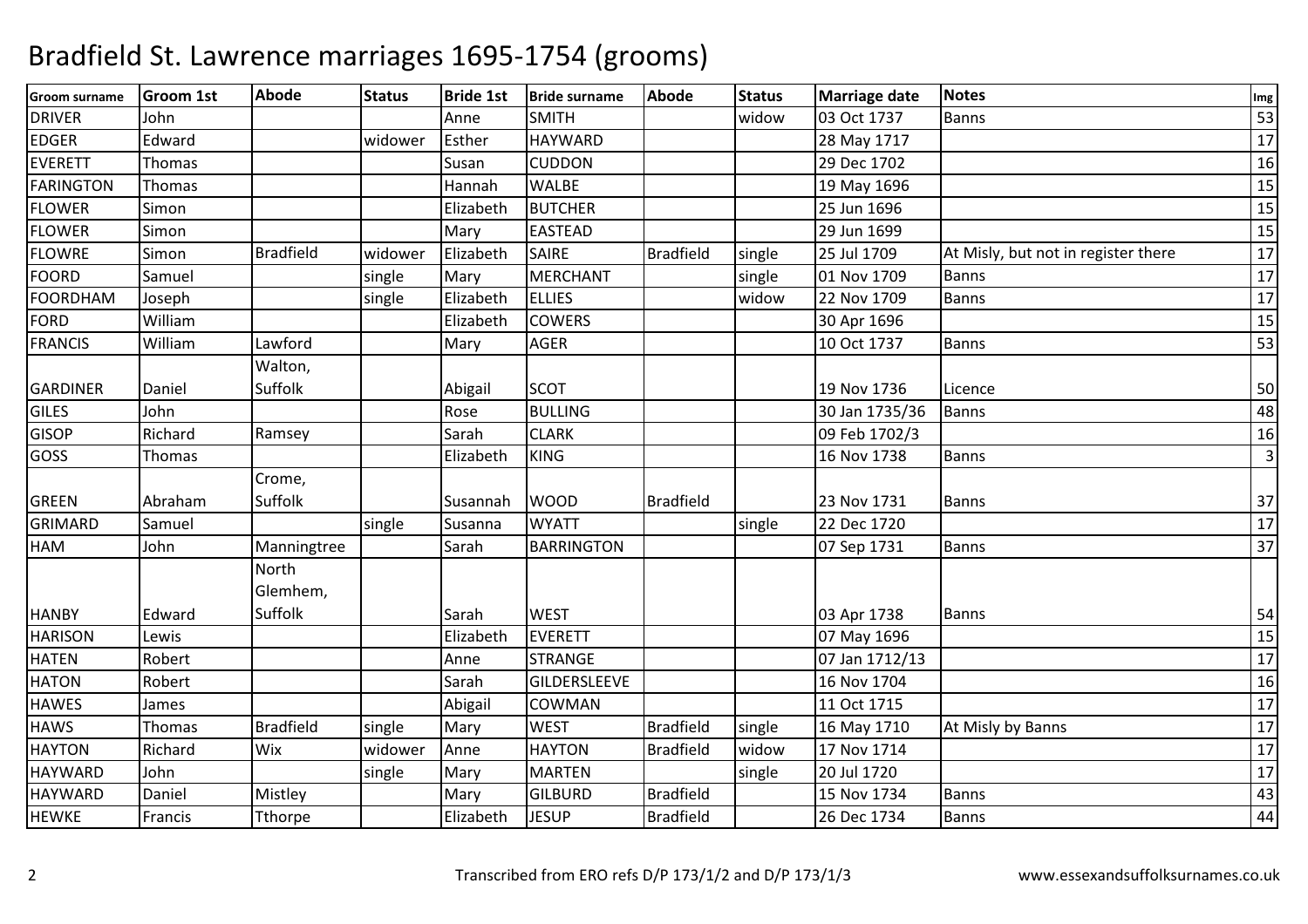| <b>Groom surname</b> | <b>Groom 1st</b> | <b>Abode</b>     | <b>Status</b> | <b>Bride 1st</b> | <b>Bride surname</b> | <b>Abode</b>     | <b>Status</b> | <b>Marriage date</b> | <b>Notes</b>         | Img              |
|----------------------|------------------|------------------|---------------|------------------|----------------------|------------------|---------------|----------------------|----------------------|------------------|
| <b>HOWARD</b>        | John             |                  |               | Margaret         | <b>CARRINGTON</b>    |                  |               | 03 Dec 1745          | Banns                | $\overline{9}$   |
| <b>HUTTON</b>        | Robert           |                  | widower       | Mary             | <b>DOWNS</b>         |                  | single        | 22 Jun 1708          |                      | 16               |
| <b>JAMES</b>         | Robert           |                  |               | Jean             | <b>UNDERWOOD</b>     |                  |               | 02 Jun 1717          |                      | 17               |
| <b>JESSUP</b>        | Richard          | <b>Bradfield</b> |               | Mary             | <b>DUELL</b>         | Bradfield        |               | * Jul 1742           | <b>Banns</b>         | $\overline{7}$   |
| <b>KAISON</b>        | Joseph           |                  |               | Mary             | <b>MARIS</b>         |                  |               | 11 Jul 1699          |                      | 15               |
| KEEBLE               | William          |                  |               | Mary             | <b>BURROUGHS</b>     |                  |               | 08 Aug 1731          |                      | 36               |
|                      |                  | Harksted,        |               |                  |                      |                  |               |                      |                      |                  |
| <b>KERRIDGE</b>      | Edmund           | Suffolk          |               | Mary             | <b>IXER</b>          | <b>Bradfield</b> |               | 28 Oct 1740          | <b>Banns</b>         | 5                |
| <b>KING</b>          | Samuel           |                  |               | Elizabth         | <b>WILES</b>         |                  |               | 29 Aug 1734          | <b>Banns</b>         | 43               |
| <b>KING</b>          | William          | <b>Bradfield</b> |               | Sarah            | <b>KING</b>          | <b>Bradfield</b> | widow         | 04 Feb 1741/2        | <b>Banns</b>         | $\boldsymbol{6}$ |
| LARGE                | John             | Wix              |               | Mary             | <b>CROSBEY</b>       | <b>Bradfield</b> |               | 02 May 1732          | <b>Banns</b>         | 38               |
| LARGE                | John             | <b>Bradfield</b> |               | Margaret         | <b>ABBOT</b>         | <b>Bradfield</b> |               | 06 Nov 1740          | <b>Banns</b>         | 5                |
| LINK                 | Isaac            |                  |               | Sarah            | <b>HUDSON</b>        |                  |               | 25 Feb 1700/1        | Licence from dr Cook | 16               |
| <b>MARTIN</b>        | Martin           |                  |               | Elizabeth        | <b>FORD</b>          |                  |               | 22 Sep 1698          |                      | 15               |
| <b>MARTIN</b>        | George           | Misly            | widower       | Mary             | <b>CASON</b>         | <b>Bradfield</b> | widow         | 09 Sep 1707          | Licence              | 16               |
| <b>MASEN</b>         | Richard          | Washbrook        |               | Susannah         | <b>RANGE</b>         | Ramsey           |               | 28 May 1732          | Banns                | 38               |
| <b>MASON</b>         | John             | Colchester       | widower       | Mary             | <b>ROPER</b>         | Colchester       |               | 10 May 1734          | Licence              | 42               |
| <b>MEE</b>           | William          |                  |               | Martha           | CARROWAY             |                  |               | 19 Dec 1710          |                      | 17               |
| <b>MEE</b>           | Abraham          |                  |               | Sarah            | <b>PEACOCK</b>       |                  |               | 13 Dec 1730          | <b>Banns</b>         | 36               |
| <b>MIXTURE</b>       | James            |                  |               | Mary             | <b>HAYWARD</b>       |                  |               | 12 Jan 1713/14       |                      | 17               |
| <b>MORGAN</b>        | Edward           |                  |               | Anne             | <b>HAYWARD</b>       |                  |               | 04 Oct 1716          |                      | 17               |
| <b>MORGAN</b>        | Edward           |                  |               | Mary             | <b>PORTER</b>        |                  |               | 31 Mar 1746          | Banns                | $10\,$           |
| <b>MUTTLEY</b>       | Thomas           |                  |               | Mary             | SIMSON               |                  |               | 07 Apr 1702          |                      | 16               |
| NEEL                 | William          | Wix              |               | Sarah            | <b>HAM</b>           |                  |               | 23 May 1736          | <b>Banns</b>         | 48               |
| <b>NUNN</b>          | John             | <b>Bradfield</b> |               | Anne             | <b>RIDGEN</b>        |                  |               | 21 May 1738          | <b>Banns</b>         | 55               |
| <b>ONION</b>         | Giles            |                  |               | Sarah            | <b>EATON</b>         |                  |               | 22 Nov 1695          |                      | 15               |
| <b>PAINS</b>         | William          |                  |               | Elizabeth        | <b>WISE</b>          |                  |               | 04 Mar 1702/3        | At Dedham by Licence | 16               |
| PASCHAL              | Henry            |                  |               | Elizabeth        | SHERMAN              |                  |               | 15 Jul 1734          | Banns                | 42               |
|                      |                  | Walton,          |               |                  |                      |                  |               |                      |                      |                  |
| PATTERSON            | Joseph           | Suffolk          |               | Mary             | <b>ABBOT</b>         | <b>Bradfield</b> |               | 29 Aug 1736          | <b>Banns</b>         | 49               |
| <b>PAYNE</b>         | William          |                  |               | Elizabeth        | <b>TOPLY</b>         |                  |               | 22 Nov 1698          |                      | 15               |
| PETER                | John             |                  |               | Sarah            | <b>GARNUM</b>        |                  |               | 08 Dec 1702          |                      | 16               |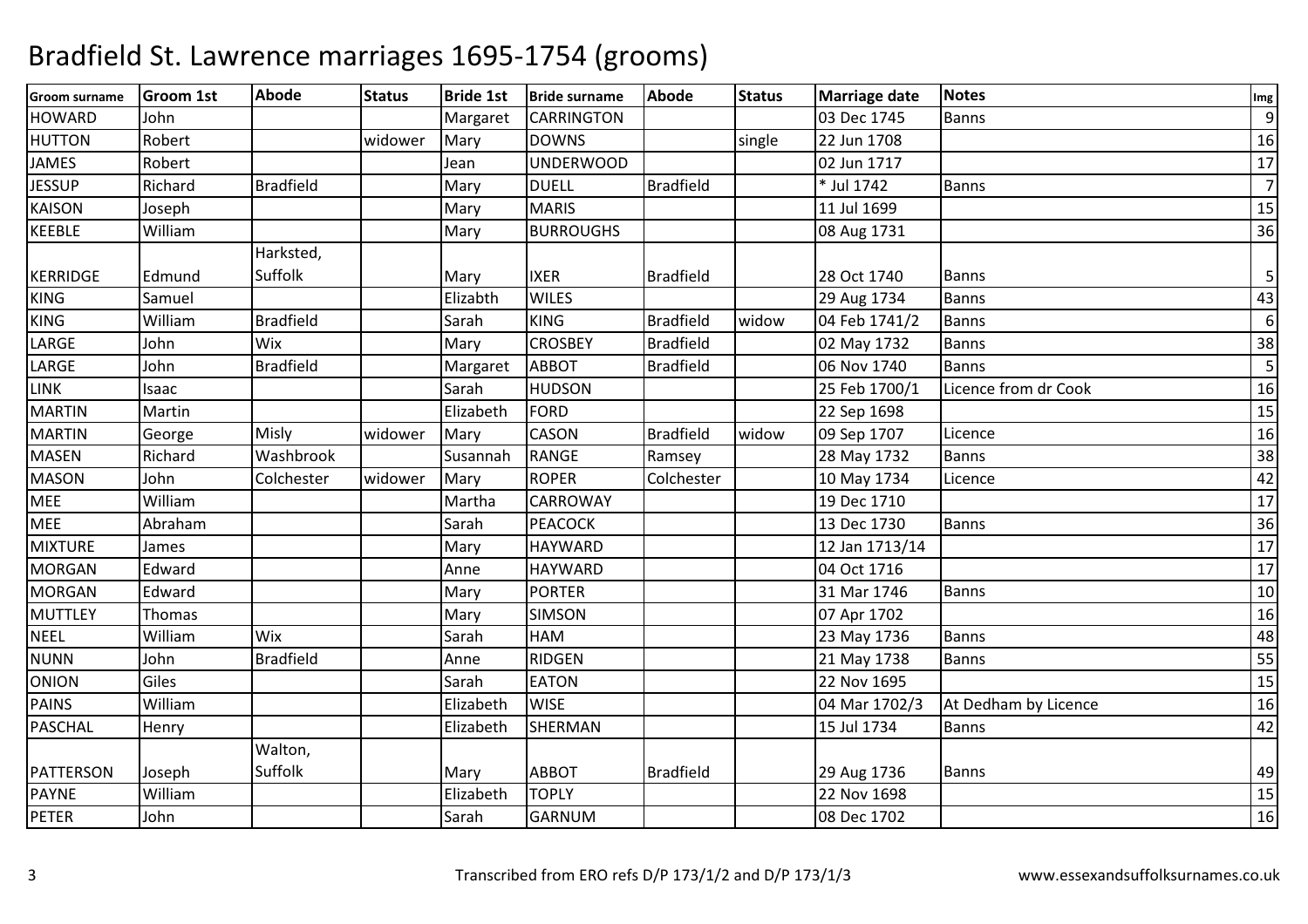| <b>Groom surname</b> | <b>Groom 1st</b> | <b>Abode</b>     | <b>Status</b> | <b>Bride 1st</b> | <b>Bride surname</b> | <b>Abode</b>     | <b>Status</b> | <b>Marriage date</b> | <b>Notes</b>             | Img            |
|----------------------|------------------|------------------|---------------|------------------|----------------------|------------------|---------------|----------------------|--------------------------|----------------|
| <b>POXLEY</b>        | Timothy          |                  |               | Mary             | <b>CARTER</b>        |                  |               | 12 Oct 1704          |                          | 16             |
| <b>PUXLEY</b>        | Timothy          |                  |               | Rachel           | <b>CHEESE</b>        |                  |               | 21 Sep 1731          | <b>Banns</b>             | 37             |
| <b>PUXLEY</b>        | Timothy          | <b>Bradfield</b> |               | Eliza.           | <b>PEARSON</b>       | <b>Bradfield</b> |               | 02 Aug 1742          | <b>Banns</b>             | $\overline{7}$ |
| <b>REED</b>          | Anthony          |                  |               | Martha           | <b>FALL</b>          |                  |               | 20 Aug 1696          |                          | 15             |
| <b>RIVERS</b>        | Samuel           |                  | widower       | Anne             | <b>CLERK</b>         |                  | spinster      | 07 Feb 1709/10       | <b>Banns</b>             | 17             |
| <b>ROWLAND</b>       | Benjamin         | Wix              |               | Sarah            | <b>MEE</b>           | <b>Bradfield</b> |               | 24 Dec 1733          | <b>Banns</b>             | 40             |
| <b>ROWLEN</b>        | John             |                  |               | Susannah         | <b>HALLS</b>         |                  |               | 18 Dec 1737          | <b>Banns</b>             | 54             |
| <b>SAUNDERS</b>      | Jonathan         | <b>Bradfield</b> |               | Elizabeth        | <b>HOWLET</b>        | <b>Bradfield</b> |               | 24 Jun 1741          | <b>Banns</b>             | 6              |
| <b>SHEAD</b>         | Matthew          | Manningtree      |               | Anne             | <b>JESSUP</b>        | <b>Bradfield</b> |               | 01 Jan 1739/40       | <b>Banns</b>             | $\overline{4}$ |
| <b>SIDEY</b>         | Jacob            |                  |               | Elizabeth        | PEARTREE             |                  |               | 15 Nov 1737          | Banns                    | 53             |
| <b>SKERF</b>         | John             | Wix              |               | Elizabeth        | <b>ROWLEN</b>        | <b>Bradfield</b> |               | 21 Oct 1731          | <b>Banns</b>             | 37             |
| <b>SORREL</b>        | John             |                  |               | Sarah            | <b>JESSOP</b>        |                  |               | 11 Nov 1728          | <b>Banns</b>             | 34             |
| SOUGET               | James            |                  |               | Elizabeth        | <b>ROBINSON</b>      |                  |               | 24 Oct 1731          | <b>Banns</b>             | 37             |
| <b>SURRY</b>         | John             |                  |               | Rose             | SCOT                 |                  |               | 06 Sep 1736          |                          | 49             |
| <b>TANNER</b>        | John             |                  | single        | Eliz             | <b>PETTIT</b>        |                  | widow         | 21 Jul 1720          |                          | 17             |
| <b>TOWNSON</b>       | Willm.           |                  |               | Mary             | <b>EDGAR</b>         |                  |               | 10 Dec 1745          | <b>Banns</b>             | 10             |
| <b>WARD</b>          | William          |                  | single        | Susannah         | <b>HALLS</b>         |                  | single        | 13 Nov 1753          | <b>Banns</b>             | 15             |
| <b>WASTE</b>         | John             |                  |               | Sarah            | <b>WYAT</b>          |                  |               | 07 Jan 1713/14       |                          | 17             |
| <b>WATTS</b>         | Samuel           | Little Bromley   |               | Amy              | <b>ROBERTSON</b>     | <b>Bradfield</b> |               | 05 Jun 1739          | <b>Banns</b>             | 4              |
| <b>WEAVER</b>        | John             | <b>Bradfield</b> |               | Esther           | <b>AGER</b>          | <b>Bradfield</b> |               | 08 Jun 1741          | <b>Banns</b>             | 6              |
| <b>WEB</b>           | Isaac            |                  | single        | Anna             | <b>PONCHER</b>       |                  | single        | 17 Feb 1707/8        |                          | 16             |
| <b>WEBB</b>          | Abraham          |                  |               | Sarah            | <b>FULLER</b>        |                  |               | 05 Nov 1695          |                          | 15             |
| <b>WEBB</b>          | Robert Junior    |                  |               | Marger           | <b>JERRY</b>         |                  |               | 01 Oct 1696          |                          | 15             |
| <b>WEBB</b>          | Joseph           |                  |               | Mary             | <b>CARTER</b>        |                  |               | 05 Aug 1700          |                          | 16             |
| <b>WELHAM</b>        | Thomas           | Wix              |               | Alice            | <b>BERRINGTON</b>    | <b>Bradfield</b> |               | 01 Jan 1733/34       | <b>Banns</b>             | 41             |
|                      |                  | Lavenham,        |               |                  |                      |                  |               |                      |                          |                |
| <b>WHALE</b>         | Zechariah        | Suffolk          |               | Mary             | <b>DADY</b>          |                  |               | 30 Sep 1736          | <b>Banns</b>             | 50             |
| <b>WHITLOCK</b>      | John             |                  |               | Sarah            | <b>WYTH</b>          |                  |               | 01 Jan 1712/13       |                          | 17             |
| <b>WILBY</b>         | Thomas           |                  |               | Mary             | <b>SIDE</b>          |                  |               | 10 May 1697          |                          | 15             |
| <b>WILBY</b>         | Thomas           |                  |               | Anne             | <b>SHEPHRD</b>       |                  |               | 14 Feb 1704/5        | Licence from dr Henchman | 16             |
| <b>WILDEN</b>        | William          |                  |               | Ann              | <b>HOWARD</b>        |                  |               | 04 Mar 1700/1        |                          | 16             |